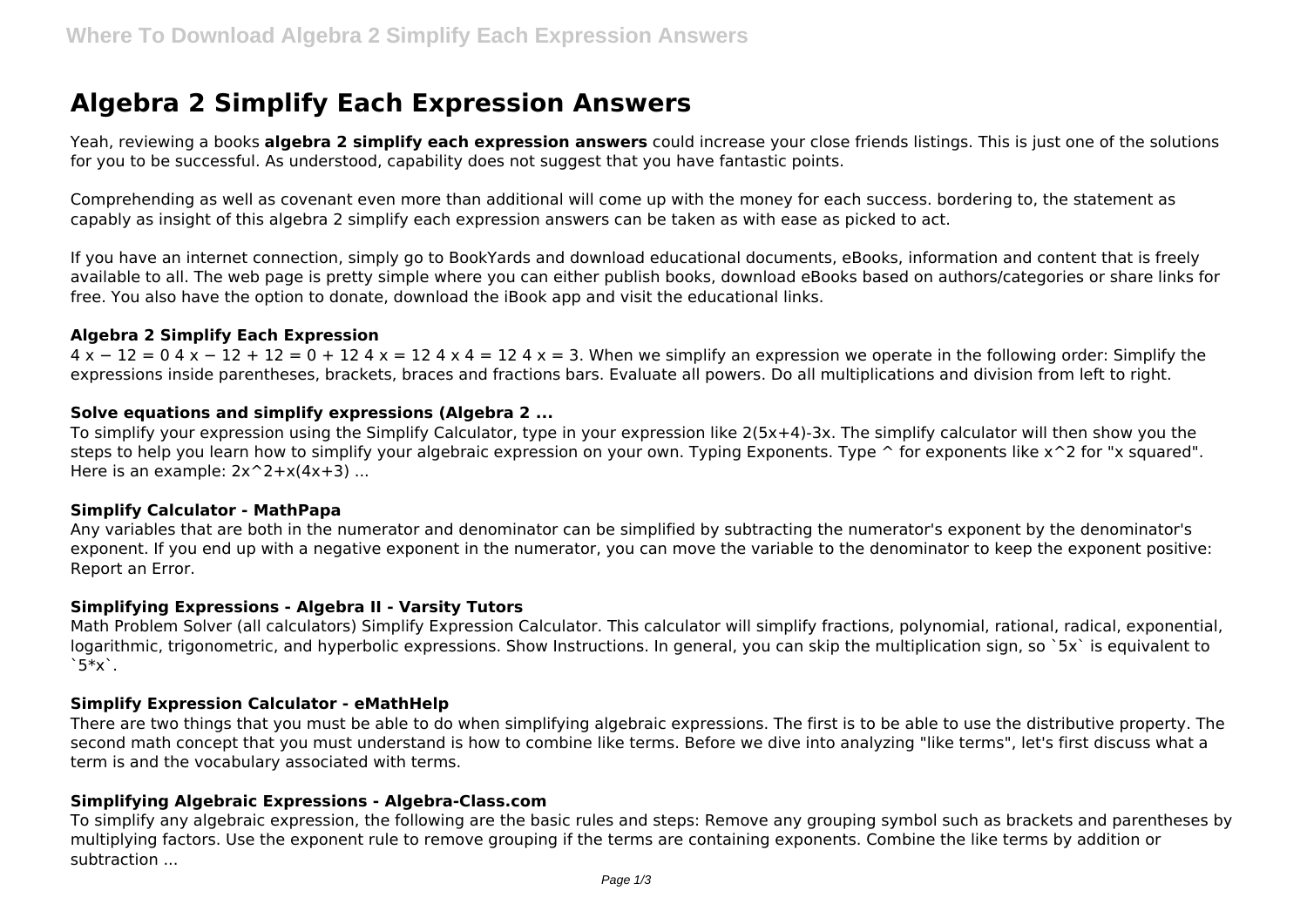## **Simplifying Expressions – Tricks & Examples**

1. 2a - 4b +3ab -5a +2b. 2. 4 (2x+1) - 3x. 3. 4 (p - 5) +3 (p +1) 4. 6 (p +3q) - (7 +4q) 5. 4rs -2s - 3 (rs +1) - 2s.

## **Practice Simplifying Algebraic Expressions**

Step 1: Enter the expression you want to simplify into the editor. The simplification calculator allows you to take a simple or complex expression and simplify and reduce the expression to it's simplest form. The calculator works for both numbers and expressions containing variables.

# **Simplify Calculator - Mathway | Algebra Problem Solver**

Simplify any Algebraic Expression If you have some tough algebraic expression to simplify, this page will try everything this web site knows to simplify it. No promises, but, the site will try everything it has.

#### **Simplify any Algebraic Expression - WebMath**

simplify  $x^2 + 4x - 45x^2 + x - 30$  simplify  $x^2 + 14x + 49$  49 − x2 simplify  $6x - 1 - 3x + 1$  simplify  $5x$  6 + 3x 2

## **Simplify Calculator - Symbolab**

Free Algebra 2 worksheets created with Infinite Algebra 2. Printable in convenient PDF format. Test and Worksheet Generators for Math Teachers. All worksheets created ... Evaluating expressions Simplifying algebraic expressions. Linear Relations and Functions Review of linear equations Graphing absolute value functions Graphing linear inequalities.

#### **Free Algebra 2 Worksheets - Kuta**

When you enter an expression into the calculator, the calculator will simplify the expression by expanding multiplication and combining like terms. Use the following rules to enter expressions into the calculator. Variables. Any lowercase letter may be used as a variable. Exponents. Exponents are supported on variables using the  $\hat{ }$  (caret) symbol.

# **Simplifying Expressions Calculator | Wyzant Resources**

An algebraic expression consisting of two or more like terms can be simplified by combining like terms. Like terms are terms that have the same variable part i.e. they only differ in their coefficients. The following diagram shows some examples of like terms.

# **Simplifying Expressions - Online Math Learning**

Example 12: Simplifying Algebraic Expressions. Simplify each algebraic expression. [latex]3x - 2y+x - 3y - 7[/latex] [latex]2r - 5\left(3-r\right)+4[/latex]

# **Simplifying Algebraic Expressions | College Algebra**

To simplify algebraic expressions, the acronym PEMDAS is commonly used. It stands for Parentheses, Exponents, Multiplication, Division, Addition. and Subtraction. You do these operations in the order they appear. So first, you do what is in the parenthesis.

# **4 Ways to Simplify Algebraic Expressions - wikiHow**

Improve your math knowledge with free questions in "Simplify rational expressions" and thousands of other math skills.